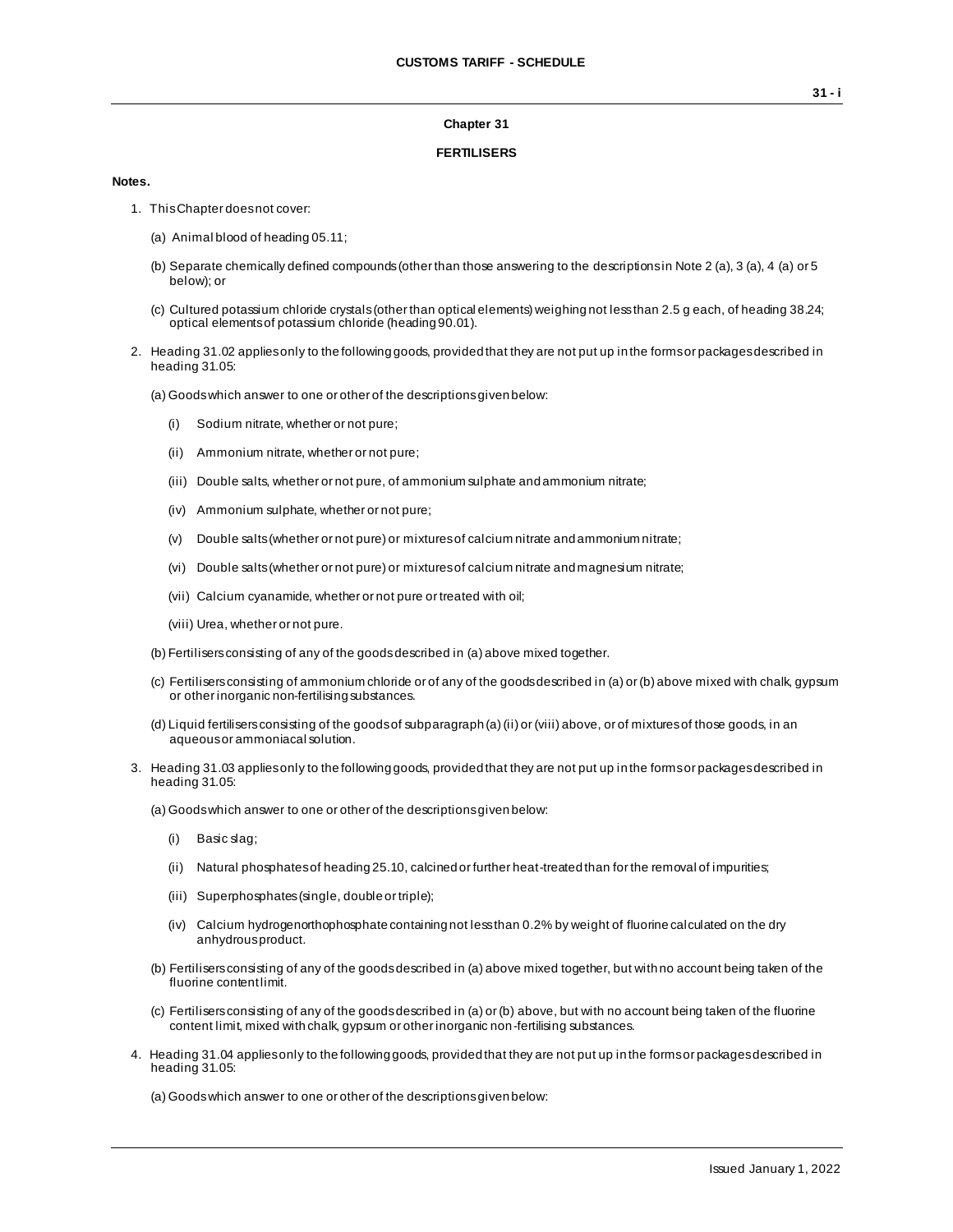- (i) Crude natural potassium salts (for example, carnallite, kainite and sylvite);
- (ii) Potassium chloride, whether or not pure, except as provided in Note 1 (c) above;
- (iii) Potassium sulphate, whether or not pure;
- (iv) Magnesium potassium sulphate, whether or not pure.

(b) Fertilisers consisting of any of the goods described in (a) above mixed together.

- 5. Ammonium dihydrogenorthophosphate (monoammonium phosphate) and diammonium hydrogenorthophosphate (diammonium phosphate), whether or not pure, and intermixtures thereof, are to be classified in heading 31.05.
- 6. For the purpose of heading 31.05, the term "other fertilisers" applies only to products of a kind used as fertilisers and containing, as an essential constituent, at least one of the fertilising elements nitrogen, phosphorus or potassium.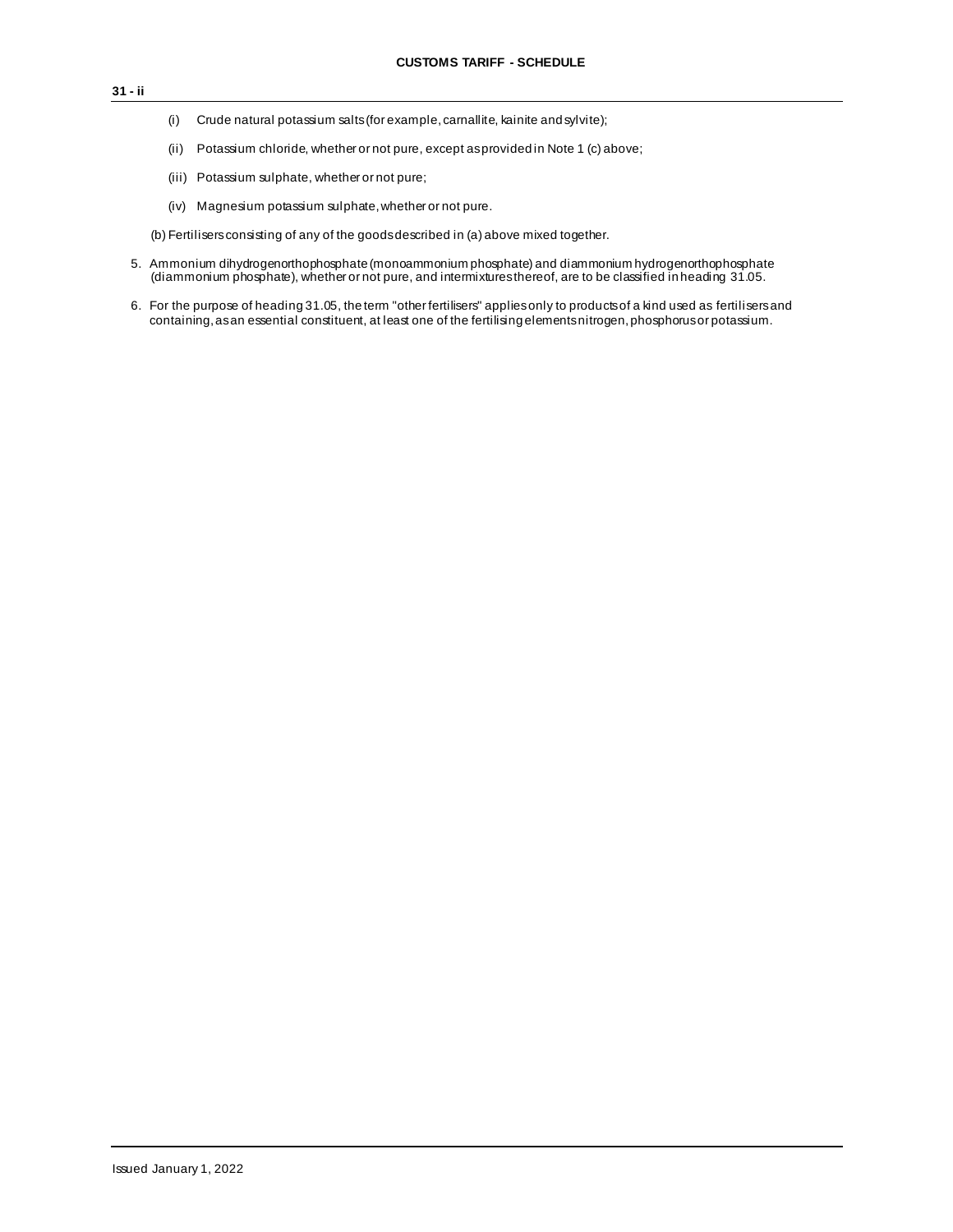## **CUSTOMS TARIFF - SCHEDULE**

| <b>Tariff</b><br><b>Item</b> | SS | <b>Description of Goods</b>                                                                                                                                                                         | Unit of<br>Meas. | <b>MFN</b><br><b>Tariff</b> | <b>Applicable</b><br><b>Preferential Tariffs</b>                                                                            |
|------------------------------|----|-----------------------------------------------------------------------------------------------------------------------------------------------------------------------------------------------------|------------------|-----------------------------|-----------------------------------------------------------------------------------------------------------------------------|
|                              |    | 3101.00.00 00 Animal or vegetable fertilizers, whether or not mixed together or<br>chemically treated; fertilizers produced by the mixing or chemical<br>treatment of animal or vegetable products. | KGM              | Free                        | CCCT, LDCT, GPT, UST,<br>MXT, CIAT, CT, CRT, IT,<br>NT, SLT, PT, COLT, JT,<br>PAT, HNT, KRT, CEUT,<br>UAT, CPTPT, UKT: Free |
| 31.02                        |    | Mineral or chemical fertilizers, nitrogenous.                                                                                                                                                       |                  |                             |                                                                                                                             |
|                              |    | 3102.10.00 00 -Urea, whether or not in aqueous solution                                                                                                                                             | KGM              | Free                        | CCCT, LDCT, GPT, UST,<br>MXT, CIAT, CT, CRT, IT,<br>NT, SLT, PT, COLT, JT,<br>PAT, HNT, KRT, CEUT,<br>UAT, CPTPT, UKT: Free |
|                              |    | -Ammonium sulphate; double salts and mixtures of ammonium sulphate<br>and ammonium nitrate:                                                                                                         |                  |                             |                                                                                                                             |
|                              |    | 3102.21.00 00 - - Ammonium sulphate                                                                                                                                                                 | <b>KGM</b>       | Free                        | CCCT, LDCT, GPT, UST,<br>MXT, CIAT, CT, CRT, IT,<br>NT, SLT, PT, COLT, JT,<br>PAT, HNT, KRT, CEUT,<br>UAT, CPTPT, UKT: Free |
| 3102.29.00 00 - - Other      |    |                                                                                                                                                                                                     | <b>KGM</b>       | Free                        | CCCT, LDCT, GPT, UST,<br>MXT, CIAT, CT, CRT, IT,<br>NT, SLT, PT, COLT, JT,<br>PAT, HNT, KRT, CEUT,<br>UAT, CPTPT, UKT: Free |
|                              |    | 3102.30.00 00 -Ammonium nitrate, whether or not in aqueous solution                                                                                                                                 | <b>KGM</b>       | Free                        | CCCT, LDCT, GPT, UST,<br>MXT, CIAT, CT, CRT, IT,<br>NT, SLT, PT, COLT, JT,<br>PAT, HNT, KRT, CEUT,<br>UAT, CPTPT, UKT: Free |
|                              |    | 3102.40.00 00 - Mixtures of ammonium nitrate with calcium carbonate or other<br>inorganic non-fertilizing substances                                                                                | <b>KGM</b>       | Free                        | CCCT, LDCT, GPT, UST,<br>MXT, CIAT, CT, CRT, IT,<br>NT, SLT, PT, COLT, JT,<br>PAT, HNT, KRT, CEUT,<br>UAT, CPTPT, UKT: Free |
|                              |    | 3102.50.00 00 -Sodium nitrate                                                                                                                                                                       | KGM              | Free                        | CCCT, LDCT, GPT, UST,<br>MXT, CIAT, CT, CRT, IT,<br>NT, SLT, PT, COLT, JT,<br>PAT, HNT, KRT, CEUT,<br>UAT, CPTPT, UKT: Free |
|                              |    | 3102,60,00 00 -Double salts and mixtures of calcium nitrate and ammonium nitrate                                                                                                                    | <b>KGM</b>       | Free                        | CCCT, LDCT, GPT, UST,<br>MXT, CIAT, CT, CRT, IT,<br>NT, SLT, PT, COLT, JT,<br>PAT, HNT, KRT, CEUT,<br>UAT, CPTPT, UKT: Free |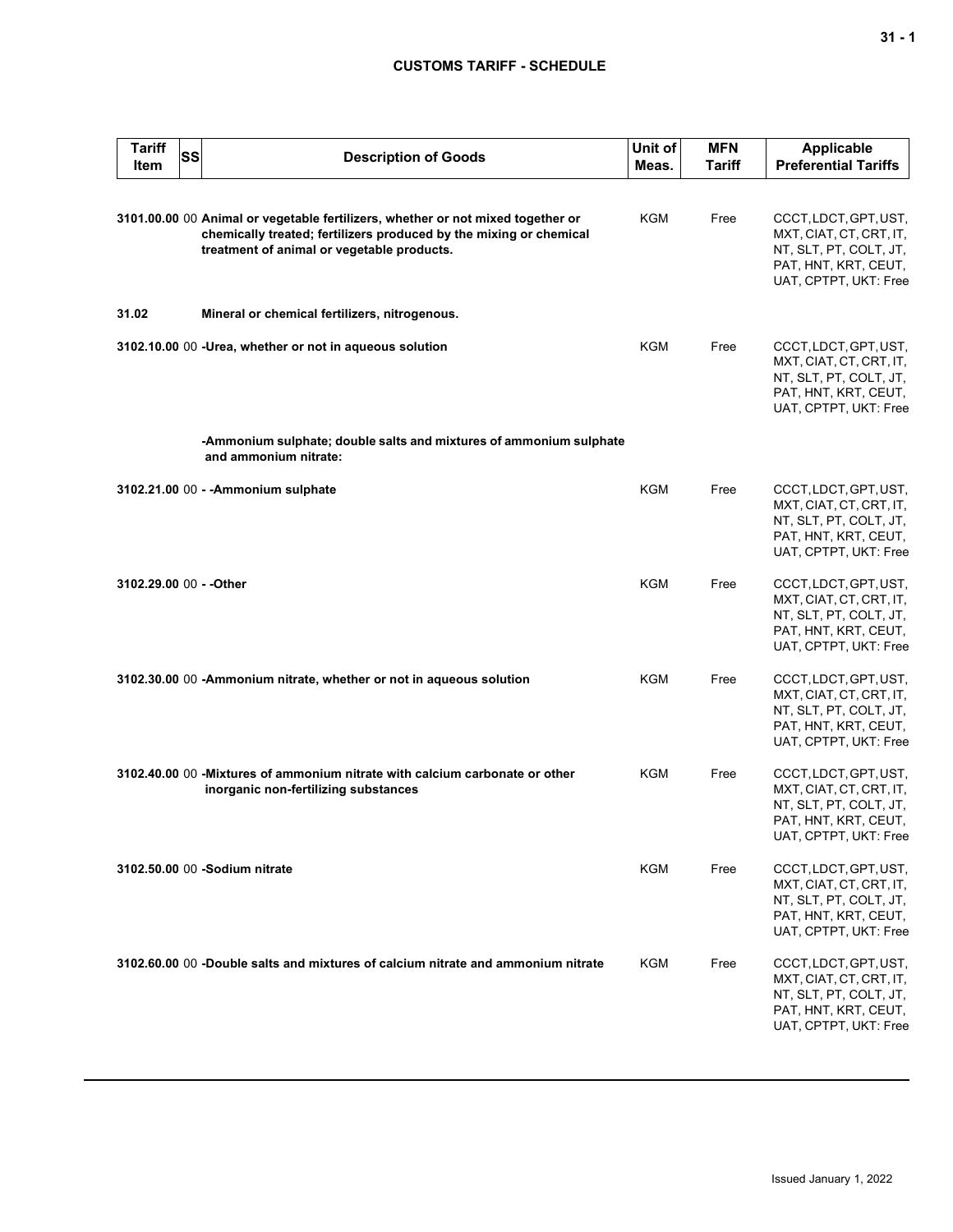| <b>Tariff</b><br>Item   | SS | <b>Description of Goods</b>                                                               | Unit of<br>Meas. | <b>MFN</b><br><b>Tariff</b> | <b>Applicable</b><br><b>Preferential Tariffs</b>                                                                            |
|-------------------------|----|-------------------------------------------------------------------------------------------|------------------|-----------------------------|-----------------------------------------------------------------------------------------------------------------------------|
|                         |    | 3102.80.00 00 -Mixtures of urea and ammonium nitrate in aqueous or ammoniacal<br>solution | KGM              | Free                        | CCCT, LDCT, GPT, UST,<br>MXT, CIAT, CT, CRT, IT,<br>NT, SLT, PT, COLT, JT,<br>PAT, HNT, KRT, CEUT,<br>UAT, CPTPT, UKT: Free |
|                         |    | 3102.90.00 00 -Other, including mixtures not specified in the foregoing subheadings       | KGM              | Free                        | CCCT, LDCT, GPT, UST,<br>MXT, CIAT, CT, CRT, IT,<br>NT, SLT, PT, COLT, JT,<br>PAT, HNT, KRT, CEUT,<br>UAT, CPTPT, UKT: Free |
| 31.03                   |    | Mineral or chemical fertilizers, phosphatic.                                              |                  |                             |                                                                                                                             |
|                         |    | -Superphosphates:                                                                         |                  |                             |                                                                                                                             |
|                         |    | 3103.11.00 00 - -Containing by weight 35% or more of diphosphorus pentaoxide (P2O5) KGM   |                  | Free                        | CCCT, LDCT, GPT, UST,<br>MXT, CIAT, CT, CRT, IT,<br>NT, SLT, PT, COLT, JT,<br>PAT, HNT, KRT, CEUT,<br>UAT, CPTPT, UKT: Free |
| 3103.19.00 00 - - Other |    |                                                                                           | KGM              | Free                        | CCCT, LDCT, GPT, UST,<br>MXT, CIAT, CT, CRT, IT,<br>NT, SLT, PT, COLT, JT,<br>PAT, HNT, KRT, CEUT,<br>UAT, CPTPT, UKT: Free |
| 3103.90.00 00 - Other   |    |                                                                                           | <b>KGM</b>       | Free                        | CCCT, LDCT, GPT, UST,<br>MXT, CIAT, CT, CRT, IT,<br>NT, SLT, PT, COLT, JT,<br>PAT, HNT, KRT, CEUT,<br>UAT, CPTPT, UKT: Free |
| 31.04                   |    | Mineral or chemical fertilizers, potassic.                                                |                  |                             |                                                                                                                             |
|                         |    | 3104.20.00 00 -Potassium chloride                                                         | <b>KGM</b>       | Free                        | CCCT, LDCT, GPT, UST,<br>MXT, CIAT, CT, CRT, IT,<br>NT, SLT, PT, COLT, JT,<br>PAT, HNT, KRT, CEUT,<br>UAT, CPTPT, UKT: Free |
|                         |    | 3104.30.00 00 - Potassium sulphate                                                        | KGM              | Free                        | CCCT, LDCT, GPT, UST,<br>MXT, CIAT, CT, CRT, IT,<br>NT, SLT, PT, COLT, JT,<br>PAT, HNT, KRT, CEUT,<br>UAT, CPTPT, UKT: Free |
| 3104.90.00 00 - Other   |    |                                                                                           | <b>KGM</b>       | Free                        | CCCT, LDCT, GPT, UST,<br>MXT, CIAT, CT, CRT, IT,<br>NT, SLT, PT, COLT, JT,<br>PAT, HNT, KRT, CEUT,<br>UAT, CPTPT, UKT: Free |